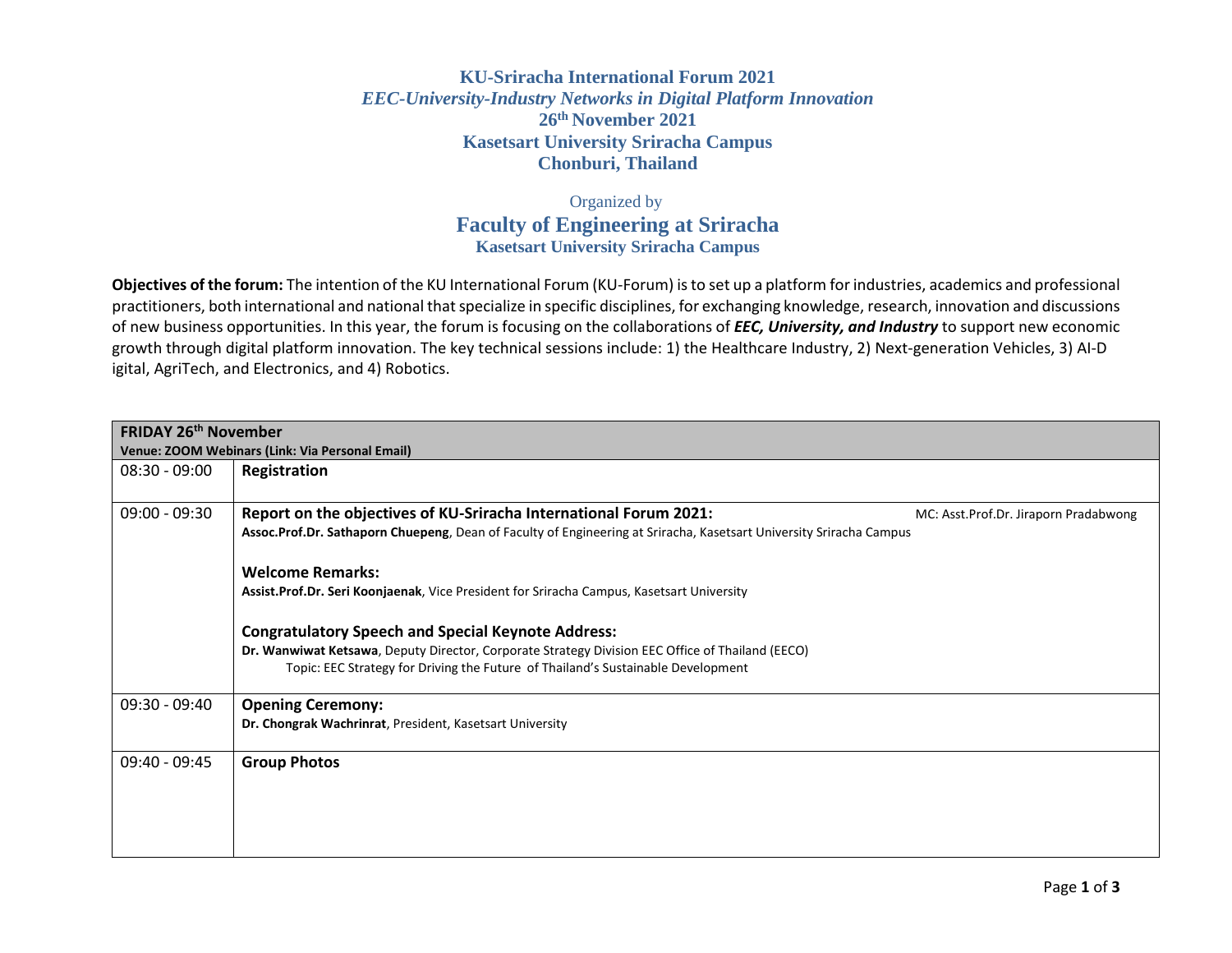| FRIDAY 26 <sup>th</sup> November | Venue: ZOOM Webinars (Link: Via Personal Email)                                                                                                                                                                                                                                                                                                                                                                                                                                                                                |
|----------------------------------|--------------------------------------------------------------------------------------------------------------------------------------------------------------------------------------------------------------------------------------------------------------------------------------------------------------------------------------------------------------------------------------------------------------------------------------------------------------------------------------------------------------------------------|
| $09:45 - 11:05$                  | Session 1: Perspectives of Futuristic Opportunities in the Healthcare Industry<br>Session Chairs: Assoc.Prof.Dr. Nattapon Chantarapanich<br>Mr. Prasitthichai Naronglerdrit                                                                                                                                                                                                                                                                                                                                                    |
|                                  | Invited Keynote 1: Mr. Boonlert Chodchoy, President Thai Tool and Die Industry Association, Vice President Medical and Health Device Manufacturers<br>Industry Club, The Federation of Thai Industries, and Committee The Federation of Thai Industries Chachoengsao Chapter<br>Topic: Future of Manpower for Healthcare and Medical Device Industries<br>Invited Keynote 2: Mr. Chanchai Tangthamphoonphon, Managing Director S.P. Metal Part Co., Ltd.<br>Topic: Medical Industry Transformation Driven by Collaborative R&D |
|                                  | Invited Keynote 3: Mr. Viroj Sirithanasart, Secretary of the Thai Tool and Die Industry Association<br>Topic: Opportunity for Healthcare and Medical Device Industries                                                                                                                                                                                                                                                                                                                                                         |
|                                  | Invited Keynote 4: Mr. Nantachai Siripan, Partner of Rise Group Co., Ltd.<br>Topic: Healthcare industry in the Digital Transformation Era<br>Q&A and Short Summary by Session Chair                                                                                                                                                                                                                                                                                                                                            |
| $11:05 - 11:10$                  | <b>Digital Break</b>                                                                                                                                                                                                                                                                                                                                                                                                                                                                                                           |
| $11:10 - 12:30$                  | Session 2: Next-generation Vehicles in EEC Toward the Future of Thailand's Sustainable Development<br>Session Chair: Asst.Prof.Dr. Anuwat Attachaiyawuth                                                                                                                                                                                                                                                                                                                                                                       |
|                                  | Invited speaker 1: Mr. Panus Watnachai, CEO of Panus Assembly Co., Ltd.<br>Topic: Electrification on a Transition Era to Electric Commercial Vehicles                                                                                                                                                                                                                                                                                                                                                                          |
|                                  | Invited Speaker 2: Mr. Elliot Zhang, President, Great Wall Motor ASEAN & Thailand and Mr. Khanchit Chaisupho, Vice President, External & Government<br>Affairs Great Wall Motor Thailand<br>Topic: Strategy and Activities of GWM to Support Economic Growth in Thailand<br>Invited speaker 3 : Mr. Prempreedee Kitirattrakarn, Manager of PTT ExpresSo and Investment Director of PTT Corporate Venture Capital, PTT Public<br>Company Limited)<br>Topic: Business Opportunities in Future of Mobility                        |
|                                  | Invited Speaker 4: Asst.Prof. Dr.Uthane Supatti<br>Head of PEEM research unit, Kasetsart University at Sriracha and Vice President of Electric Vehicle Association of Thailand (EVAT)<br>Topic: E-mobility Industry and Technology Supply Chain in EEC, Thailand                                                                                                                                                                                                                                                               |
|                                  | Panel discussion: How could Next-generation vehicles in EEC shape the Future of Thailand Sustainable Development?<br>Panelists:                                                                                                                                                                                                                                                                                                                                                                                                |
|                                  | Mr. Panus Watnachai, CEO of Panus Assembly Co., Ltd.<br>Mr. Khanchit Chaisupho, Vice President, External & Government Affairs Great Wall Motor Thailand<br>Mr. Prempreedee Kitirattrakarn, Manager of PTT ExpresSo and Investment Director of PTT Corporate Venture Capital,<br>PTT Public Company Limited<br>Asst.Prof. Dr.Uthane Supatti<br>Head of PEEM research unit, Kasetsart University at Sriracha and Vice President of Electric Vehicle Association of Thailand (EVAT)                                               |
|                                  | Moderator<br>Mr. Soranun Choochat, Founder, CEO, ETRAN                                                                                                                                                                                                                                                                                                                                                                                                                                                                         |
| $12:30 - 13:30$                  | Lunch                                                                                                                                                                                                                                                                                                                                                                                                                                                                                                                          |